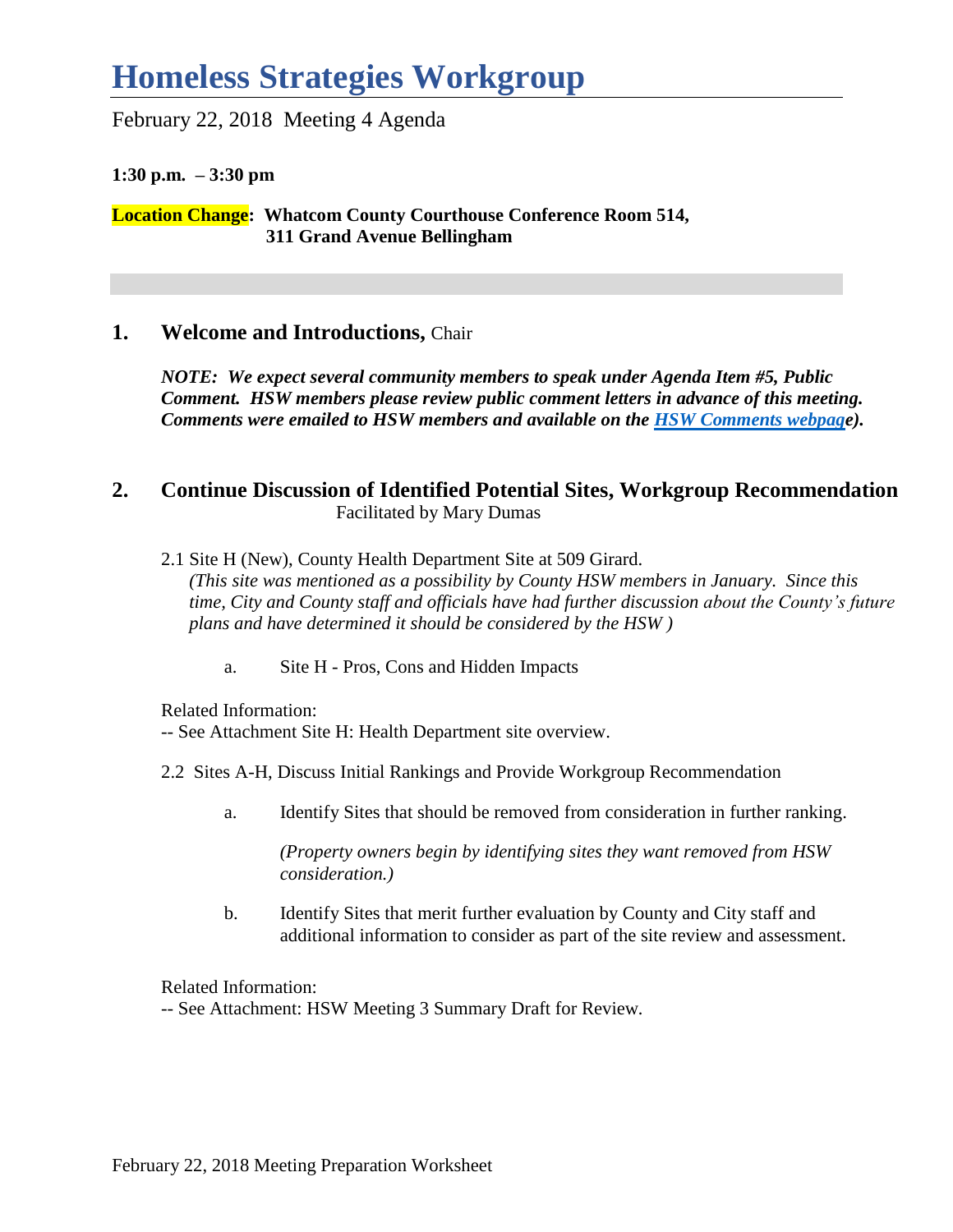# **Homeless Strategies Workgroup**

February 22, 2018 Meeting 4 Agenda

# **3. Alternative Strategies for Those Sleeping Outside in Whatcom County**

- a. Tiny Homes Proposal to Whatcom County Council, HSW Chair, Barry Buchanan
- b. Review Compilation of Alternative Solutions from HSW discussions and plans

Questions, Comments and Discussion of Additional Alternatives facilitated by Mary Dumas

- c. City and County Homeless Housing Recommended Strategies, Presentation by Samya Lutz, City of Bellingham and Anne Deacon, Whatcom County
- c. Add to list of alternative strategies

Related Information:

- -- Page 4 of this Agenda provides a summary of Alternative Strategies identified by HSW members, attending public participants and recent strategic planning by the Community Solutions Workgroup: Continuum of Housing Options. Bring additional ideas to Meeting 3.
- --See HSW Meeting Information webpage for February 22, 2018 Meeting 4: Packet and Handouts. --See [HSW Meeting Information webpage for December 19, 2017 Meeting 2: Handout 2](http://www.co.whatcom.wa.us/2748/Homeless-Strategies-Workgroup-Meeting-In) HomesNow Letter to City of Bellingham

## **4. Prepare for Meeting #5**

a. Workgroup Recommendations on 1-2 additional strategies

## **5. Public Comment**

Facilitated by Mary Dumas Time will be divided equally among speakers with 3 minutes minimum per person;

Written input can also be submitted. Use index cards. Give to staff or tape onto the Impacts & Effort Matrix of ideas. *Thank you for helping to end homelessness in Whatcom County*.